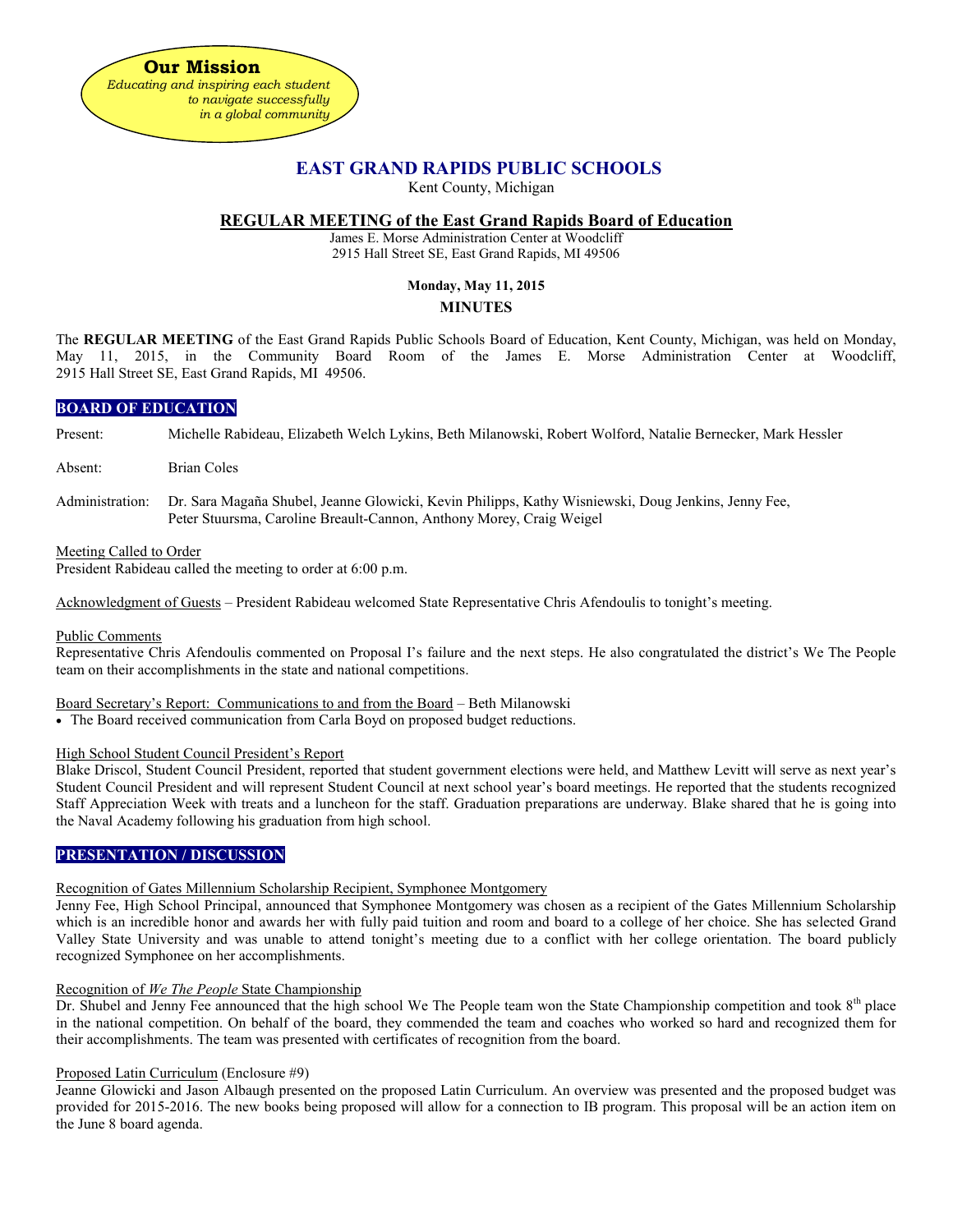### Recognition of Janice Yates, *We The People* Coach

President Rabideau welcomed Jim Saalfeld, Kent County Commissioner, who represents the East Grand Rapids district. He presented Janice Yates, the coach of the EGRPS We The People team with recognition from the county for her leadership and commitment to We The People. President Rabideau also thanked Mrs. Yates on behalf of the board.

# **ACTION ITEMS - CONSENT AGENDA**

Background: In order to save time during the meeting, we are using a Consent Agenda. Items in the Consent Agenda include those that are routine or have been previously discussed by the Board of Education. Any board member may request to have any item removed for a separate discussion and vote.

Recommendation: Motion to approve the items in the Consent Agenda, Numbers 10 through 12.

Approval of Minutes of REGULAR Meeting of 4/20/2015 (Enclosure #10) Approval of Minutes of SPECIAL Meeting of 4/28/2015 (Enclosure #11) Approval of Payment of Bills – April 2015 (Enclosure #12)

Member Milanowski moved to approve Consent Agenda Items 10-12. Member Hessler seconded the motion. Motion passed 6-0.

# **OTHER ACTION ITEMS**

#### Resolution of Kent ISD School Board Election (Enclosure #13)

President Rabideau provided background information regarding the Kent ISD School Board Election. Under Section 614(2) of the Revised School Code, the board adopts the resolution of the Kent ISD School Board Election for the purpose of designating a voting delegate and alternate from each constituent district as described in Enclosure #13.

Member Wolford moved to adopt the Kent ISD School Board Election Resolution designating Member Welch Lykins as a voting delegate and Member Coles as an alternate representative as described in Enclosure #13. A discussion was held among the board. Member Bernecker seconded the motion. Motion passed 6-0.

#### Approval of KISD Budget for 2015-2016 (Enclosure #14)

Background: The State of Michigan requires that local school boards review their ISD's proposed budget and act in support or non-support of the budget. The Finance Committee has discussed the KISD 2015-2016 budget and recommends support.

Recommendation: Motion to support the KISD 2015-2016 budget as presented.

Kevin Philipps, Assistant Superintendent of Business, provided background information on the KISD Budget for 2015-2016.

Member Hessler moved to approve the KISD Budget for 2015-2016 as presented in Enclosure #14. Member Welch Lykins seconded the motion. A discussion was held among the board. Motion passed 6-0.

#### Approval of Furniture Bid (Enclosure #15)

Background: The district requested bids to purchase furniture for the elementary learning commons, and middle and high school classrooms. The furniture for the elementary learning commons supports the overall renovation of the learning commons, and the middle and high school classrooms will receive tables and chairs to replace the current individual student desks in classrooms. Bids were received and after reviewing the bids, administration is requesting approval of bids totaling \$587,712.92 from seven different vendors. The recommended bids are \$290,037.08 less that the budget of \$877,750. The bids have been reviewed by the Facilities Committee and Superintendent and they recommend accepting the bids as presented.

Recommendation: Motion to approve the furniture bids totaling \$587,712.92 as recommended by the Facilities Committee and Superintendent.

Kevin Phillips presented an overview of the furniture bids and recommended board approval.

Member Milanowski moved to approve the Furniture Bid as presented in Enclosure #15. Member Hessler seconded the motion. A discussion was held among the board. Motion passed 6-0.

# Approval of the Superintendent's Evaluation and Contract Extension

The Board conducted the annual evaluation of Dr. Shubel on April 28, 2015. After a very thorough review, the board deemed Dr. Shubel to be highly effective. While everyone recognizes that public schools continue to be in a very difficult financial environment, Dr. Shubel is still able to move our district forward with her team. Based on those factors, the board is recommending that we extend Dr. Shubel's contract by one year to June 30, 2018.

Member Bernecker moved to approve the Superintendent's Evaluation and extend her contract by one year to June 30, 2018. Member Welch Lykins seconded the motion. Motion passed 6-0.